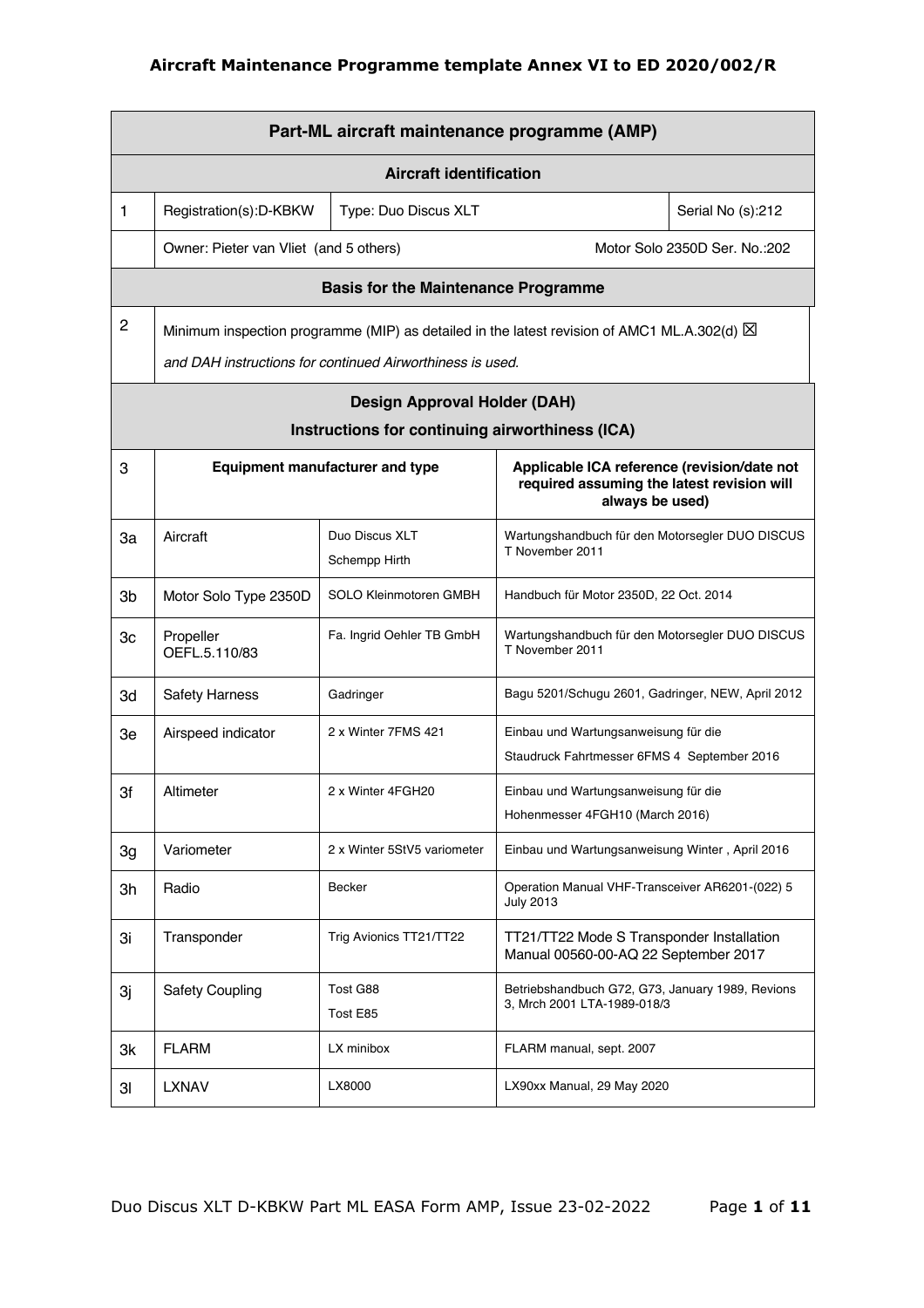|   | Additional maintenance requirements to the DAH' ICA or to the MIP (applicable to all AMPs)                                                                                                                                                             |     |           |  |  |
|---|--------------------------------------------------------------------------------------------------------------------------------------------------------------------------------------------------------------------------------------------------------|-----|-----------|--|--|
|   | Indicate if any of the following additional maintenance requirements are included<br>in the AMP (when replying 'YES', list the specific requirements in Appendix B)                                                                                    | Yes | No        |  |  |
|   | Maintenance due to specific equipment and modifications                                                                                                                                                                                                |     | No        |  |  |
| 4 | Maintenance related to repairs                                                                                                                                                                                                                         |     | No        |  |  |
|   | Maintenance due to life-limited components (this should be only if the MIP is used.<br>Otherwise, this data is already part of the DAH's data used as a basis for the AMP.)                                                                            | Yes |           |  |  |
|   | Maintenance due to Mandatory Continuing Airworthiness Information (airworthiness<br>limitations (ALIs), certification maintenance requirements (CMRs), specific<br>requirements in the (TCDS), etc.)                                                   | Yes |           |  |  |
|   | Maintenance recommendations, such as time between overhaul (TBO) intervals,<br>issued through service bulletins, service letters, and other non-mandatory service<br>information                                                                       | Yes |           |  |  |
|   | Maintenance due to repetitive ADs                                                                                                                                                                                                                      | Yes |           |  |  |
|   | Maintenance due to specific operational/airspace directives/requirements (altimeter,<br>compass, transponder, etc.)                                                                                                                                    |     | No        |  |  |
|   | Maintenance due to the type of operation or to operational approvals                                                                                                                                                                                   |     | No        |  |  |
|   | Other                                                                                                                                                                                                                                                  |     | No        |  |  |
|   | Maintenance tasks alternative to the DAH's ICA (not less restrictive than the MIP)                                                                                                                                                                     |     |           |  |  |
| 5 | Indicate if there are any maintenance task alternative to the DAH's ICA (when<br>'YES', list the specific alternative maintenance task in Appendix C)                                                                                                  |     | <b>No</b> |  |  |
|   | Pilot-owner maintenance (only for sailplanes not operated under Subpart-DEC)                                                                                                                                                                           |     |           |  |  |
|   | Remark: pilot-owner maintenance is not allowed for aircraft operated by a commercial ATO/DTO                                                                                                                                                           |     |           |  |  |
| 6 | Does the Pilot-owner perform Pilot-owner maintenance (ref. ML.A.803)?<br>If yes, enter the name of the pilot-owner(s) authorised to perform such maintenance:<br>Pilot-owner name: Pieter van Vliet<br>Licence Number: see list<br>Signature:<br>Date: | Yes |           |  |  |
|   |                                                                                                                                                                                                                                                        |     |           |  |  |
|   | NOTE: It is possible to refer to a list in the case of jointly owned aircraft.                                                                                                                                                                         |     |           |  |  |
|   | Approval/declaration of the maintenance programme (select the appropriate option)                                                                                                                                                                      |     |           |  |  |
|   | X<br>Declaration by the owner:                                                                                                                                                                                                                         |     |           |  |  |
| 7 | I hereby declare that this is the maintenance programme applicable to the aircraft referred to in<br>block 1, and I am fully responsible for its content and, in particular, for any alternative tasks to<br>the DAH's data'                           |     |           |  |  |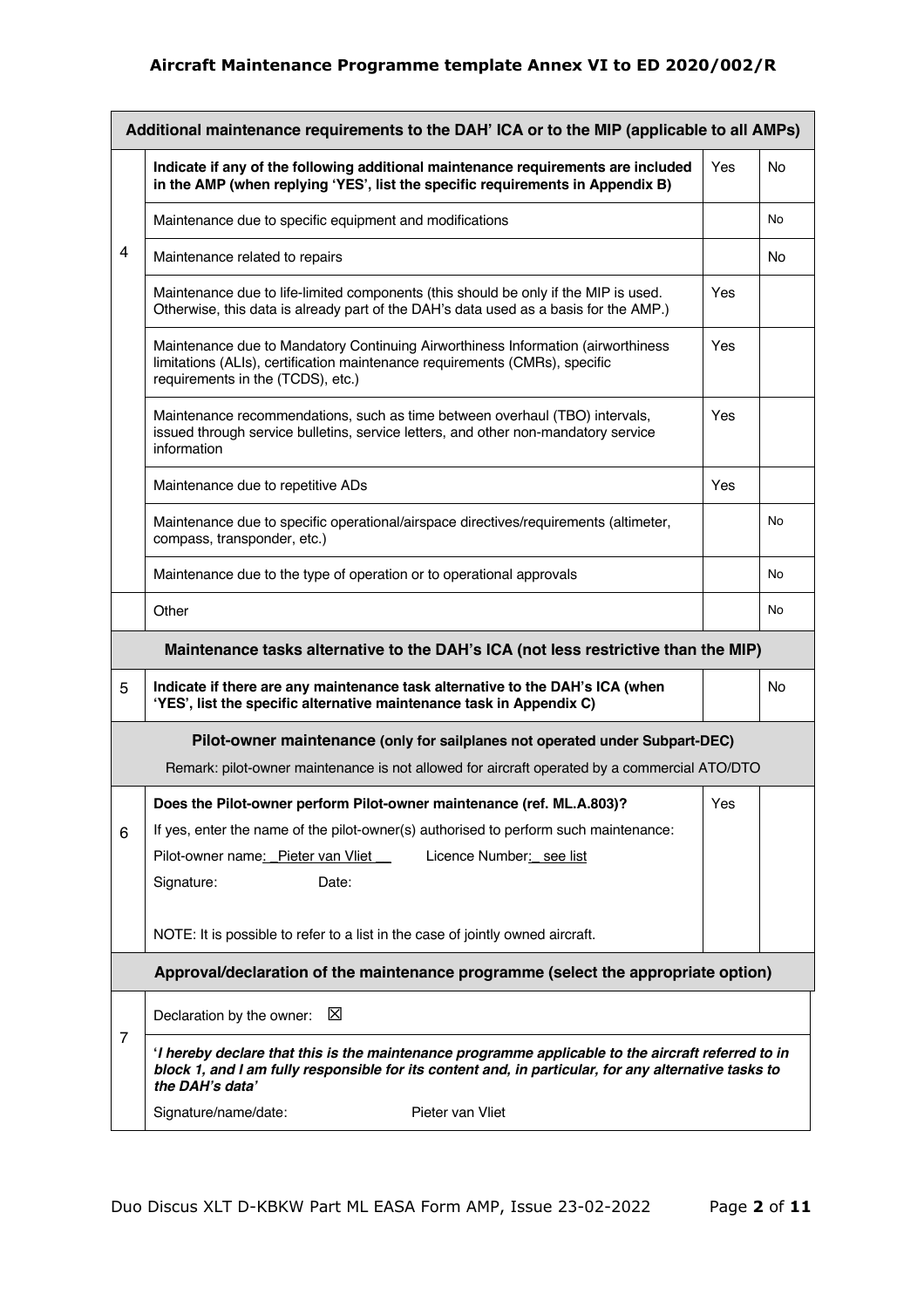|   | <b>Certification statement</b>                                                                                                                                                                                                                                                                           |                                           |  |                |                                      |  |
|---|----------------------------------------------------------------------------------------------------------------------------------------------------------------------------------------------------------------------------------------------------------------------------------------------------------|-------------------------------------------|--|----------------|--------------------------------------|--|
|   | I will ensure that the aircraft is maintained in accordance with this maintenance programme and<br>that the maintenance programme will be reviewed and updated as required.'<br>Signed by the person/organisation responsible for the continuing airworthiness of the aircraft according to<br>ML.A.201: |                                           |  |                |                                      |  |
| 8 |                                                                                                                                                                                                                                                                                                          |                                           |  |                |                                      |  |
|   | Owner/ operator: X                                                                                                                                                                                                                                                                                       |                                           |  |                |                                      |  |
|   | Name of owner/ operator: Pieter van Vliet                                                                                                                                                                                                                                                                |                                           |  |                |                                      |  |
|   |                                                                                                                                                                                                                                                                                                          | Address: Thaborwei 10, 8633 WS Ysbrechtum |  |                |                                      |  |
|   |                                                                                                                                                                                                                                                                                                          | Telephone +31652643007                    |  |                |                                      |  |
|   | Email: pieterdirkvanvliet@gmail.com                                                                                                                                                                                                                                                                      |                                           |  |                |                                      |  |
|   | Signature/                                                                                                                                                                                                                                                                                               | date:                                     |  |                |                                      |  |
|   |                                                                                                                                                                                                                                                                                                          |                                           |  |                |                                      |  |
| 9 | Appendices attached:                                                                                                                                                                                                                                                                                     |                                           |  |                |                                      |  |
|   | — Appendix A                                                                                                                                                                                                                                                                                             | ⊠<br><b>YES</b>                           |  | NO $\square$   | $=$ Minimum Inspection Program       |  |
|   | — Appendix B                                                                                                                                                                                                                                                                                             | $\mathbb{X}$<br><b>YES</b>                |  | NO $\Box$      | = Maintenance Data                   |  |
|   | — Appendix C                                                                                                                                                                                                                                                                                             | <b>YES</b><br>$\perp$                     |  | NO $\boxtimes$ | $=$ Maintenance alternative to $DAH$ |  |
|   | — Appendix D                                                                                                                                                                                                                                                                                             | <b>YES</b><br>$\mathbf{1}$                |  | NO $\boxtimes$ | table deleted                        |  |
|   |                                                                                                                                                                                                                                                                                                          |                                           |  |                |                                      |  |

#### **Appendix A — Minimum inspection programme (MIP) (only applicable if a MIP different from the one described in AMC1 ML.A.302(d) is used — see Section 2 above)**

*Annex A: Minimum inspection programme (MIP) and DAH (manufacturer) instructions for continued Airworthiness is used.* 

#### **Appendix B — Additional maintenance requirements (include only if necessary — see Section 4 above)**

*This appendix is supposed to include only the tasks which are included in the AMP, either at the recommended interval or at a different one.* 

*(All repetitive maintenance tasks not included here, or the interval differences should be kept by the CAMO/CAO (when contracted) in their files with their corresponding justifications. Appendix D may optionally be used.* 

*Nevertheless, the owner/CAMO/CAO is responsible for taking into account all instructions, even if they are not adopted and listed here. The person performing the AR, if reviewing the AMP, is not responsible for the completeness of this appendix, but may do some sampling as part of the investigations and the findings discovered during the physical review).*

| <b>Task Description</b> | <b>References</b> | <b>Interval</b> (tick box if the |
|-------------------------|-------------------|----------------------------------|
|                         |                   | selected interval differs from   |
|                         |                   | that required in the referenced  |
|                         |                   | document)                        |
|                         |                   |                                  |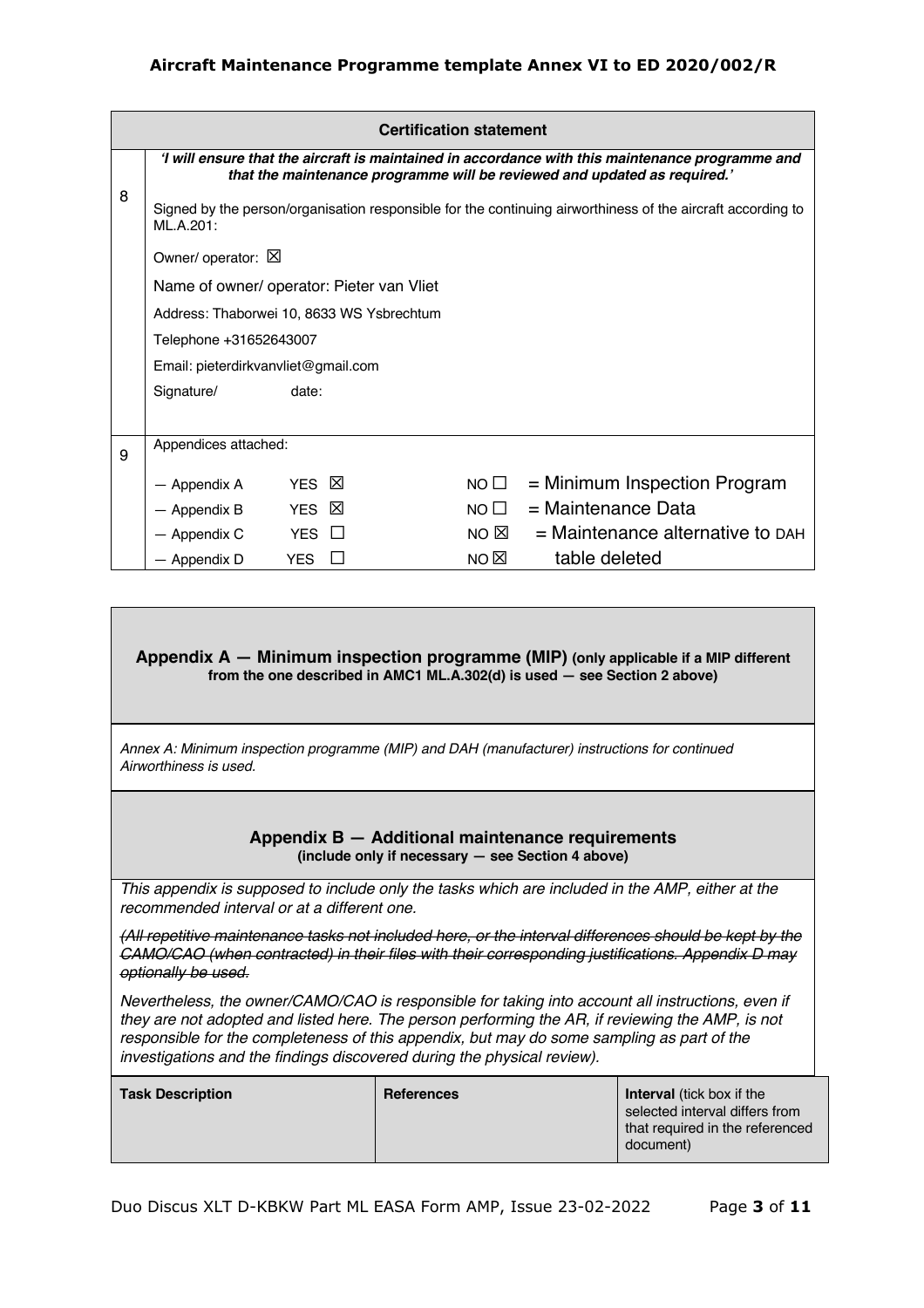| Maintenance due to specific equipment and modifications                                                                                                                       |                                                                               |                                                                         |  |  |
|-------------------------------------------------------------------------------------------------------------------------------------------------------------------------------|-------------------------------------------------------------------------------|-------------------------------------------------------------------------|--|--|
| Leaktest+ operational check<br>Altimeter                                                                                                                                      | Einbau und Wartungsanweisung<br>Winter, May 2017<br>Winter leaktest, TN 3/81  | Operational check annually<br>Leak test every 24 months                 |  |  |
| Leaktest+ operational check<br>Airspeed indicator                                                                                                                             | Einbau und Wartungsanweisung<br>Winter, Sept 2016<br>Winter leaktest, TN 3/81 | Operational check annually<br>Leak test every 24 months                 |  |  |
| <b>Transceiver Becker</b>                                                                                                                                                     | Operation Manual VHF-Transceiver<br>AR6201-(022) 5 July 2013                  | Operational check of<br>installation, Transceiver =<br>maintenance free |  |  |
| Transponder Trig TT21/TT22                                                                                                                                                    | Trig Operation and installation<br>manual, September 2017                     | Operational check of<br>installation, Transceiver =<br>maintenance free |  |  |
| Maintenance due to repairs, NOT APPLICABLE                                                                                                                                    |                                                                               |                                                                         |  |  |
| Maintenance due to life-limited components (This should be only if the MIP is used. Otherwise, this data<br>is already part of the DAH's data used as the basis for the AMP.) |                                                                               |                                                                         |  |  |
| Safety belt Harness                                                                                                                                                           | Gadringer                                                                     | 12 years                                                                |  |  |
| Maintenance due to Mandatory Continuing Airworthiness Instructions (ALIs, CMRs, specific<br>requirements in the TCDS, etc.)                                                   |                                                                               |                                                                         |  |  |
| Maintenance recommendations, such as TBO intervals, issued through service bulletins, service letters,<br>and other non-mandatory service information                         |                                                                               |                                                                         |  |  |
| <b>FLARM Anti Collision</b>                                                                                                                                                   | LX Minibox FLARM manual                                                       | Annual software update                                                  |  |  |
| <b>Maintenance due to repetitive ADs</b>                                                                                                                                      |                                                                               |                                                                         |  |  |
| <b>Tost Coupling</b>                                                                                                                                                          | LTA-1989-018/3                                                                | Annual operational check<br>and cleaning, TBO 2000<br>cycles            |  |  |
| Maintenance due to specific operational/airspace directives/requirements, NOT APPLICABLE                                                                                      |                                                                               |                                                                         |  |  |
| Maintenance due to the type of operation or operational approvals, NOT APPLICABLE                                                                                             |                                                                               |                                                                         |  |  |

| Appendix C - Maintenance tasks alternative to the DAH's ICA (not less restrictive<br>than the MIP) (include only if necessary $-$ see Sections 5 above)                                                                                                                                                                                                                          |  |  |                                                     |  |  |
|----------------------------------------------------------------------------------------------------------------------------------------------------------------------------------------------------------------------------------------------------------------------------------------------------------------------------------------------------------------------------------|--|--|-----------------------------------------------------|--|--|
| Recommended<br>Alternative inspection/task<br><b>Task Description</b><br>(if adopted with deviations)<br>interval                                                                                                                                                                                                                                                                |  |  | Amended interval (if<br>adopted with<br>deviations) |  |  |
| When the DAH's ICA are used as the basis for the AMP, this appendix is used to include the tasks alternative to<br>the DAH's ICA, which are included in the AMP.<br>(When a CAMO/CAO is contracted, all elements justifying the deviations from the DAH's ICA should be kept by<br>the CAMO/CAO and the organisation should provide a copy of these justifications to the owner) |  |  |                                                     |  |  |
| <b>NOT APPLICABLE</b>                                                                                                                                                                                                                                                                                                                                                            |  |  |                                                     |  |  |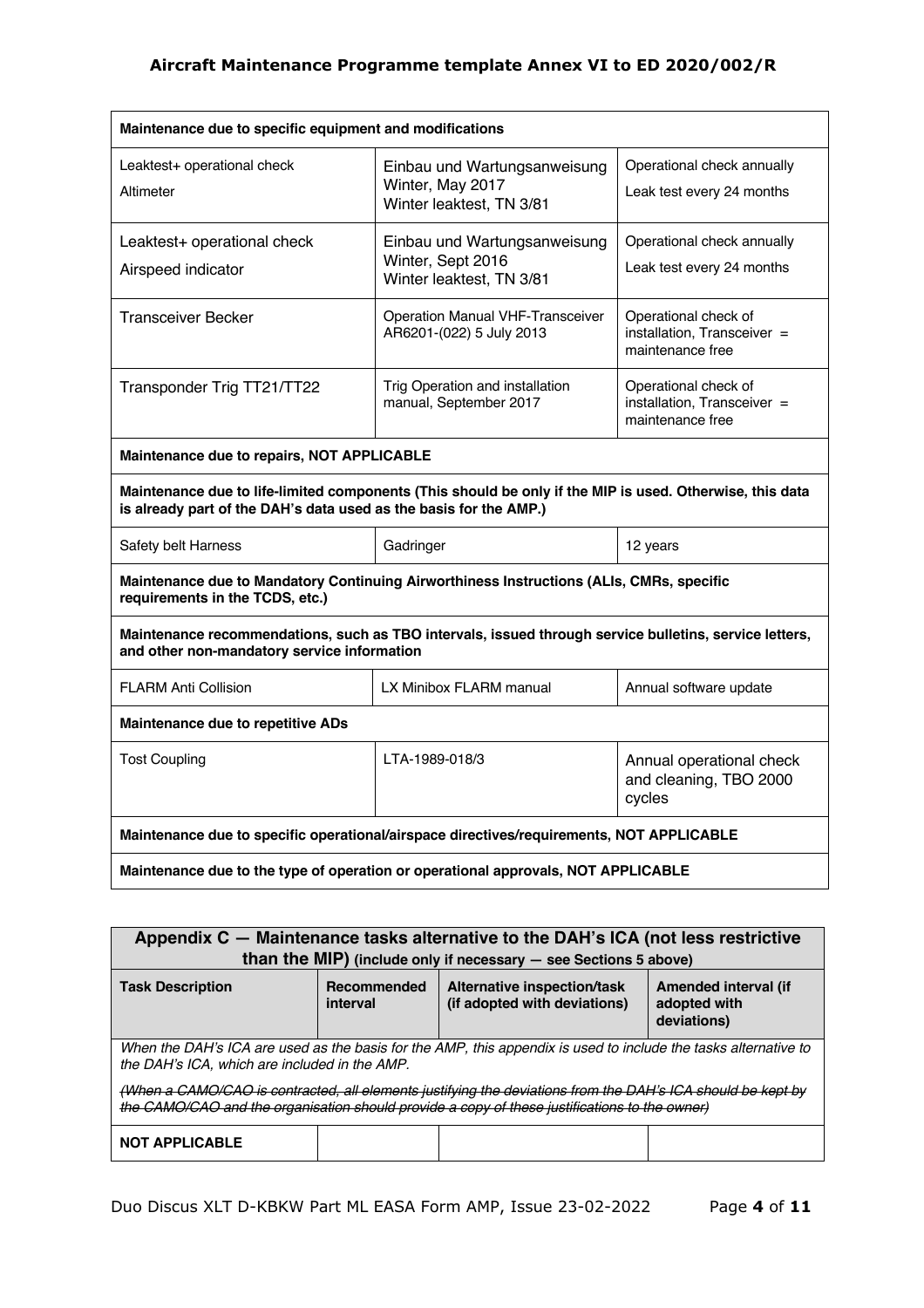INSPECTIE PROGRAMMA versie 06-07-2020

| Fabikant: Schempp-Hirth    | Blad 1 van 3 bladen  |
|----------------------------|----------------------|
| Eigenaar: Pieter van Vliet | Type: Duo Discus XLT |
| Reg.nr.: D-KBKW            | Motor Solo 2350D     |
|                            |                      |

|      | <b>Algemeen</b>                                                                         |                       |
|------|-----------------------------------------------------------------------------------------|-----------------------|
| Act. | Omschrijving                                                                            | <b>Paraaf</b><br>+No. |
|      |                                                                                         |                       |
|      | Onderzoek of er klachten of defecten zijn vermeld en of deze op de juiste wijze zijn    |                       |
|      | afgehandeld.                                                                            |                       |
| 2    | Controleer eventuele tijdelijke voorzieningen of reparaties; werk deze definitief af.   |                       |
| 3    | Controleer de uitvoering van eventuele niet verplichte en verplichte wijzigingen ook in |                       |
|      | de onderhoudsmap en/of vlieghandboek van het vliegtuig.                                 |                       |

 $\overline{\phantom{a}}$ 

| <b>Vliegtuig</b> |                                                                                                                                                                                                                                                                                                                                                                                                                                                                                                                                                                   |                |
|------------------|-------------------------------------------------------------------------------------------------------------------------------------------------------------------------------------------------------------------------------------------------------------------------------------------------------------------------------------------------------------------------------------------------------------------------------------------------------------------------------------------------------------------------------------------------------------------|----------------|
| Act.             | Omschrijving                                                                                                                                                                                                                                                                                                                                                                                                                                                                                                                                                      | Paraaf+<br>No. |
| $\mathbf{1}$     | Gewicht- en zwaartepuntbepaling na reparaties of wijzigingen                                                                                                                                                                                                                                                                                                                                                                                                                                                                                                      |                |
| $\overline{2}$   | Roeruitslagen bepalen<br>Meten van roeruitslagen:<br>Rolroeren links <sup><math>\uparrow</math></sup> 71 mm $\pm$ 5 mm (is 70) en $\downarrow$ 36 mm $\pm$ 5 mm (is 36 mm)<br>Rolroeren rechts $\uparrow$ 71 mm $\pm$ 5 mm (is 72) en $\downarrow$ 36 mm $\pm$ 5 mm (is 32 mm)<br>Hoogteroer $\uparrow$ 52 mm $\pm$ 4 mm (is 55) en $\downarrow$ 52 mm $\pm$ 4 mm is 55 mm).<br>Richtingsroer $\rightarrow$ 190 mm $\pm$ 20 mm (is 210mm) en $\leftarrow$ 190 mm $\pm$ 20 mm (is 210 mm)<br>Remkleppen naar beneden: 95 mm ± 10 mm (is links 90 en rechts 90 mm). |                |
|                  | Remkleppen open: 24 cm uitslag aan beide kanten.                                                                                                                                                                                                                                                                                                                                                                                                                                                                                                                  |                |
| 3                | Meten van speling op de roeren WHB 2.3 :<br>Rolroeren max. 3 mm / Hoogteroer max. 3 mm / Richtingsroer max. 0 mm                                                                                                                                                                                                                                                                                                                                                                                                                                                  |                |
| 4                | Speling vleugels controleren. Speling in de vleugel(s) mag alleen op aanwijzing van<br>de constructeur gerepareerd worden.                                                                                                                                                                                                                                                                                                                                                                                                                                        |                |
| 5                | Verticale en horizontale speling op de hoofdverbindingen WHB 2.4. max. 30 mm                                                                                                                                                                                                                                                                                                                                                                                                                                                                                      |                |
| 6.               | Hoogteroeraansluiting speling controleren (eventueel bijstellen zie WHB 2.4)                                                                                                                                                                                                                                                                                                                                                                                                                                                                                      |                |
| 7.               | Meten remkleppen in geopende stand, links (241 mm) en rechts (240 mm)                                                                                                                                                                                                                                                                                                                                                                                                                                                                                             |                |

| <b>Cockpit</b>  |                                                                                      |         |
|-----------------|--------------------------------------------------------------------------------------|---------|
| Act.            | Omschrijving                                                                         | Paraaf+ |
|                 |                                                                                      | No.     |
| 1               | Cockpit schoonmaken en inspecteren                                                   |         |
| $\overline{2}$  | Zitkuip uitbouwen, schoonmaken en inspecteren (beschadigingen)                       |         |
| 3               | Kabel ontkoppelhaak inspecteren, evt. vervangen                                      |         |
| 4               | Zwaartepunthaak controleren op roest, beschadiging en werking                        |         |
| 6               | Kabel voetenstuur verstelling inspecteren, evt. kabel vervangen                      |         |
| $\overline{7}$  | Voetenstuur verstelling schoonmaken, smeren met vaseline (WHB 3.2.3)                 |         |
| 8               | Kabels voetenstuur controleren (S-geleiding!) smeren met teflonspray (WHB 3.1)       |         |
| 9               | Trimmechanisme inspecteren                                                           |         |
| 10              | Veiligheidsgordels schoonmaken en inspecteren                                        |         |
| 11              | Gordelsluitingen op roest inspecteren (datum controleren, reviseren na 12 jaar)      |         |
| 12 <sub>2</sub> | Controleer de cockpitkap, het touwtje aan de kap, de kapvergendeling, het            |         |
|                 | noodafwerpsysteem en de kapscharnieren op conditie en werking.                       |         |
| 13              | Opschriften in de cockpit controleren                                                |         |
| 14              | Besturing controleren op roest en beschadiging, smeren                               |         |
| 15              | Controleer de goede werking en bevestiging van het kap vergrendelingmechanisme.      |         |
|                 | Controleer de cockpitkap scharnieren (in romp en kap) op vastzitten in het laminaat. |         |
| 16              | Controleer, d.m.v. simulatie, de goede werking van het kapafwerp-mechanisme.         |         |

Duo Discus XLT D-KBKW Part ML EASA Form AMP, Issue 23-02-2022 Page **5** of **11**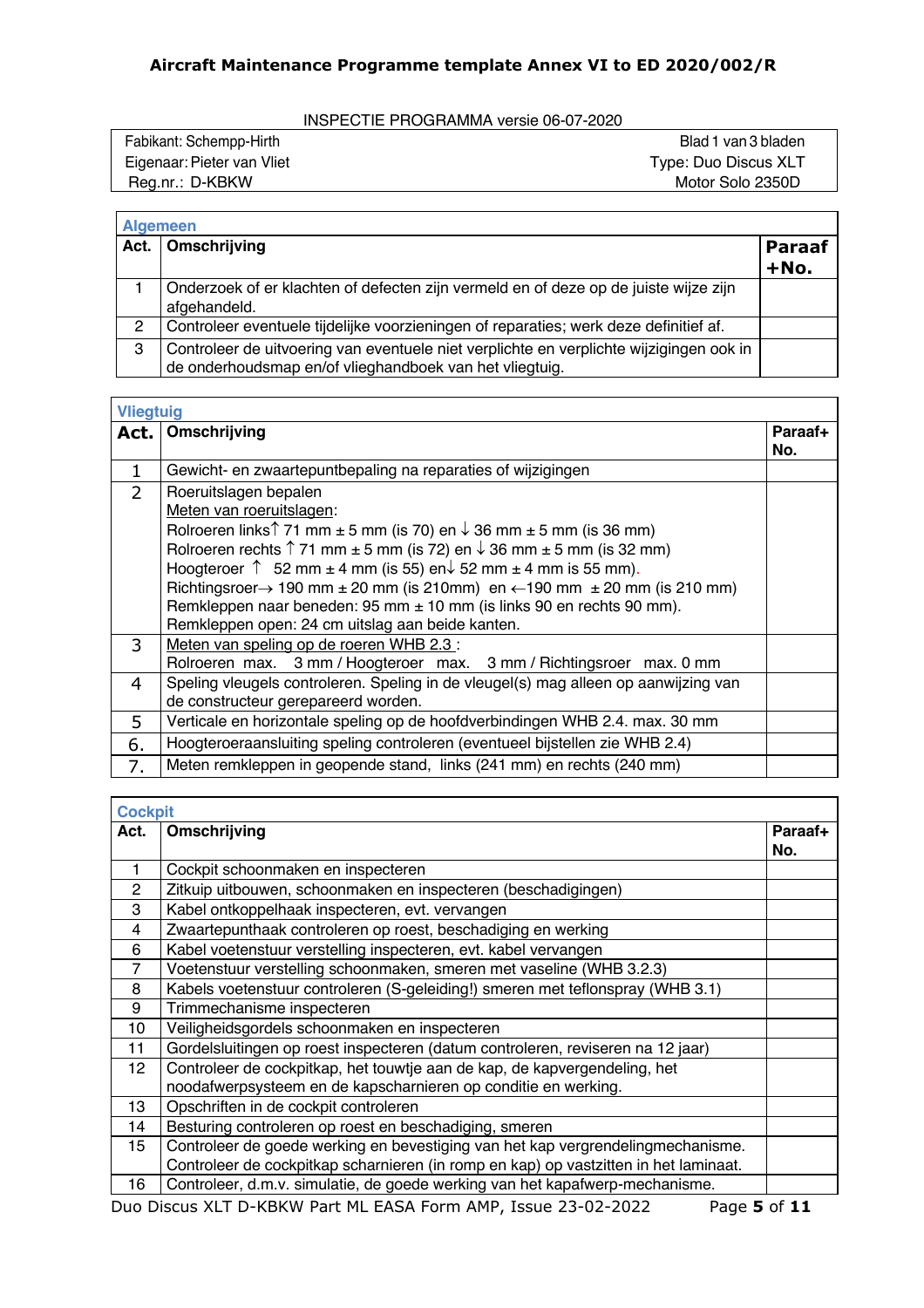| Fabikant: Schempp-Hirth    | Blad 2 van 3 bladen  |
|----------------------------|----------------------|
| Eigenaar: Pieter van Vliet | Type: Duo Discus XLT |
| Reg.nr.: D-KBKW            | Motor Solo 2350D     |
|                            |                      |

|    | Controleer de goede werking van het schuifraampje.                                   |  |
|----|--------------------------------------------------------------------------------------|--|
| 18 | Controleer de staat en werking van de wielremhendel.                                 |  |
| 19 | Controleer de conditie van de kabels en de juiste werking van het                    |  |
|    | waterbalastlosingsmechanisme.                                                        |  |
| 20 | Controleer de werking en juiste kleur van alle bedieningsknoppen en handvatten. (Zie |  |
|    | vlieghandboek)                                                                       |  |

|      | <b>Instrumenten</b>                                                |                         |
|------|--------------------------------------------------------------------|-------------------------|
| Act. | Omschrijving                                                       | <b>Paraaf</b><br>$+No.$ |
|      | Hoogtemeter: lektest uitvoeren,                                    |                         |
| 2    | Snelheidsmeter: lektest uitvoeren                                  |                         |
| 3    | Zend/ontvanginstallatie Trig functietest                           |                         |
| 4    | Mechanisch vario controleren                                       |                         |
| 5    | Elektronische vario controleren                                    |                         |
| 6    | Instrumentenpaneel inspecteren op beschadigingen.                  |                         |
| 7    | Aansluitingen en slangen controleren op lekkage, doorgankelijkheid |                         |
| 8    | Trig transponder operationele check                                |                         |

| <b>Romp</b>    |                                                                                                                  |                       |
|----------------|------------------------------------------------------------------------------------------------------------------|-----------------------|
| Act.           | Omschrijving                                                                                                     | <b>Paraaf</b><br>+No. |
| 1              | Romphuid controleren op beschadigingen zoals scheuren, krassen, gaten, deuken en<br>delaminatie                  |                       |
| $\overline{2}$ | Romp in- en uitwendig reinigen                                                                                   |                       |
| 3              | Beslagen controleren op vrijgang en montage in de kunststof constructie<br>(delaminatie)                         |                       |
| 4              | Alle toegankelijke metaaldelen controleren op beschadigingen en roest                                            |                       |
| 5              | Neuswiel, hoofdwiel en staartwiel demonteren: Wiel en wiellagers reinigen en smeren                              |                       |
| 7              | Wielkast en -ophanging schoonmaken en controleren wiel-intrek-systeem                                            |                       |
| 8              | Wielas en -ophanging controleren op verbuiging, speling en beschadiging                                          |                       |
| 9              | Bandenspanning (neus 3 Bar, hoofdwiel 4 Bar en staartwiel 3 Bar),- toestand en -<br>profiel controleren          |                       |
| 10             | Remwerking en toestand remkabels controleren. Remschijven vervangen bij een<br>dikte van 1,5 - 2 mm. WHB 5.4.1.2 |                       |
| 11             | Remolie controleren eventueel bijvullen met DOT 3 tot DOT 5 op glykolbasis.<br>(ontluchten zie WHB 5.4.2)        |                       |
| 12             | Paspunten vleugels reinigen en smeren.                                                                           |                       |

| <b>Vleugels</b> |                                                                                     |         |  |
|-----------------|-------------------------------------------------------------------------------------|---------|--|
| Act.            | Omschrijving                                                                        | Paraaf+ |  |
|                 |                                                                                     | No.     |  |
|                 | Vleugelhuid controleren op beschadigingen zoals scheuren, krassen, gaten, deuken    |         |  |
|                 | en delaminatie. Tussen vleugel en rolroer moet een naad van minstens 1,5 mm zitten. |         |  |
| 2               | Laklaag schoonmaken en beschermende laag aanbrengen                                 |         |  |

Duo Discus XLT D-KBKW Part ML EASA Form AMP, Issue 23-02-2022 Page **6** of **11**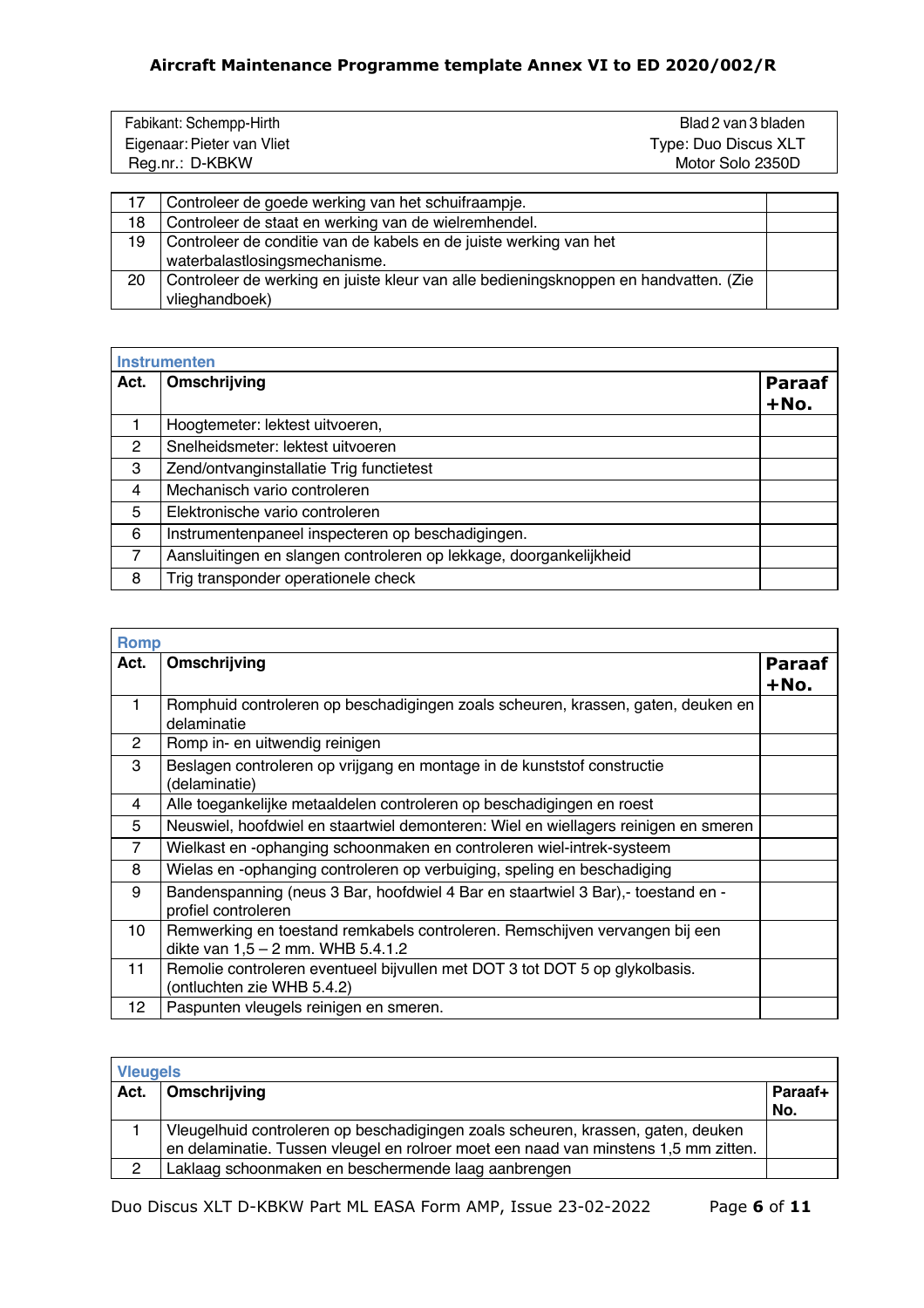| Fabikant: Schempp-Hirth    | Blad 3 van 3 bladen  |
|----------------------------|----------------------|
| Eigenaar: Pieter van Vliet | Type: Duo Discus XLT |
| Reg.nr.: D-KBKW            | Motor Solo 2350D     |

| 3              | Controleer de vleugel-romp bevestigingsbeslagen op conditie, en vastzitten in het<br>laminaat. (delaminatie). Controleer de vleugel-romp speling. Teveel speling (>30mm)<br>dient te worden weggewerkt met shims.                              |  |
|----------------|------------------------------------------------------------------------------------------------------------------------------------------------------------------------------------------------------------------------------------------------|--|
| 4              | Alle toegankelijke metaaldelen controleren op beschadigingen en roest                                                                                                                                                                          |  |
| 5              | Aansluitpunten ailerons en remkleppen controleren en smeren                                                                                                                                                                                    |  |
| 6              | Aileronscharnieren en aandrijving controleren en smeren                                                                                                                                                                                        |  |
| $\overline{7}$ | Spleetafdichting rolroeren evt. vervangen                                                                                                                                                                                                      |  |
| 8              | Controleer de water dump valves op voldoende open gaan. Controleer of de<br>ontluchtings- en afwateringsgaatjes vrij zijn en controleer aan de onderzijde van de<br>romp en achterzijde van de vleugel of de verlijmingen in goede staat zijn. |  |
| 9              | Controleer of niet meer dan 10 mm verschil zit tussen de water dump valves in de<br>open stand.                                                                                                                                                |  |
| 10             | Watertanks inspecteren op lekkage (bij lekkage naar fabriek) WHB 3.2.3                                                                                                                                                                         |  |
| 11             | Controleer de remklephendels en de remklepkasten op conditie en vastzitten.<br>Remkleppen inspecteren, smeren, gasveerkracht achterlijst meten (WHB 3.1.2) > 15<br>daN)                                                                        |  |
| 12             | Hoofdbout controleren op conditie en speling                                                                                                                                                                                                   |  |
| 13             | Vleugelwieltje op aanwezigheid en conditie                                                                                                                                                                                                     |  |

| Stabilo, Richtingsroer en Hoogteroer |                                                                                             |                       |  |  |
|--------------------------------------|---------------------------------------------------------------------------------------------|-----------------------|--|--|
| Act.                                 | Omschrijving                                                                                | <b>Paraaf</b><br>+No. |  |  |
| 1                                    | Huid controleren op beschadigingen zoals scheuren, krassen, gaten, deuken en<br>delaminatie |                       |  |  |
| 2                                    | Laklaag schoonmaken en beschermende laag aanbrengen                                         |                       |  |  |
| 3                                    | Beslagen controleren op vrijgang en montage in de kunststof constructie                     |                       |  |  |
| 4                                    | Alle toegankelijke metaaldelen controleren op beschadigingen en roest                       |                       |  |  |
| 5                                    | Hoogteroer / stabilo controleren op reinheid, speling en conditie; smeren                   |                       |  |  |
| 6                                    | Aansluitpunten hoogteroer controleren                                                       |                       |  |  |
| $\overline{7}$                       | Richtingsroer inspecteren, scharnieren smeren                                               |                       |  |  |
| 8                                    | Richtingsroer controleren en kabelbevestiging                                               |                       |  |  |

|      | <b>ELEKTRIEK, PITOT-STATIC EN KOMPAS</b>                                                          |                       |  |  |
|------|---------------------------------------------------------------------------------------------------|-----------------------|--|--|
| Act. | Omschrijving                                                                                      | <b>Paraaf</b><br>+No. |  |  |
|      | Controleer de bedrading op slijtage, bevestiging en op sporen van kortsluiting. Ook<br>de accu's. |                       |  |  |
| 2    | Controleer de bedrading op slijtage, bevestiging en kans op kortsluiting. Ook de<br>accu's.       |                       |  |  |
| 3    | Controleer de stekkers en schakelaars.                                                            |                       |  |  |
| 4    | Controleer de aarding van besturingssysteem en zwaartepuntshaak.                                  |                       |  |  |
|      |                                                                                                   |                       |  |  |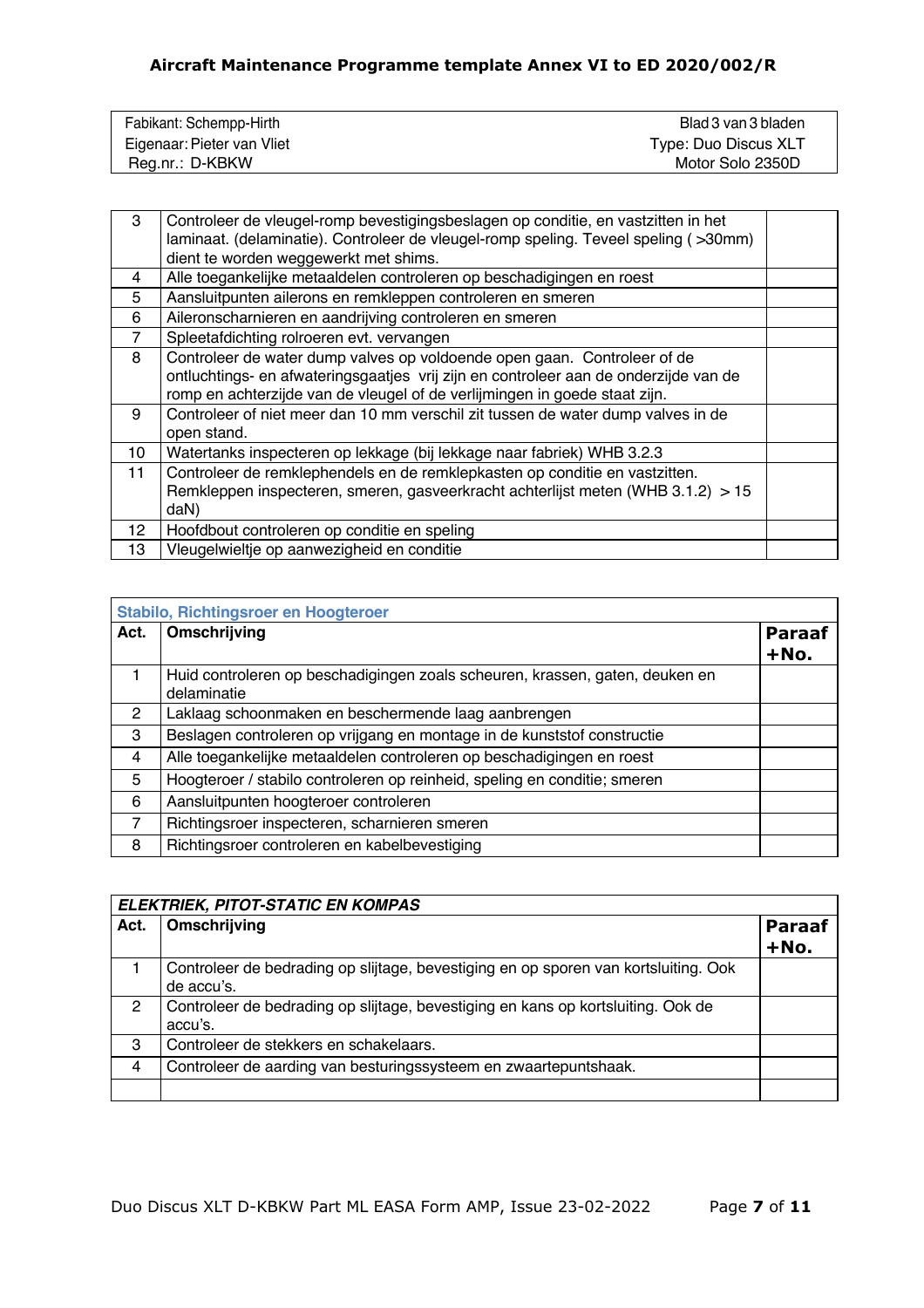**Motor / propeller inspectie INSPECTION INTERVALS**: Date of annual inspection: .................................... Inspection after an engine time of .................hours

1. Engine mount (pylon), pivoting mechanism and cooling baffles

| SUBJECT OF        | KIND OF INSPECTION | <b>DATE</b> | <b>SIGNATURE</b> |
|-------------------|--------------------|-------------|------------------|
| <b>INSPECTION</b> |                    |             | NO.              |

| 1.1  | Engine mount<br>(pylon) and pivot<br>bearing | Check for cracks, check bearing                              |  |
|------|----------------------------------------------|--------------------------------------------------------------|--|
| 1.2  | Spindle drive                                | o Function                                                   |  |
|      |                                              | o Play and proper attachment in mounting brackets            |  |
|      |                                              | o limit switches and their mount for proper attachment       |  |
|      |                                              | and condition                                                |  |
| 1.3  | Gas strut                                    | Disconnect spindle drive and check that the mass of          |  |
|      |                                              | the power plant is about counterbalanced by the gas          |  |
|      |                                              | strut while pylon swings up and down.                        |  |
| 1.4  | Arresting wires                              | o condition of arresting wires, protecting tubes,            |  |
|      |                                              | Nicopress sleeves and guides for arresting wires             |  |
|      |                                              | o tension of arresting wires: with extended power plant      |  |
|      |                                              | the arresting wires should be equally taut                   |  |
|      |                                              | o Is the retaining rubber hooked up and secured? o           |  |
|      |                                              | While retracting, the arresting wires must slide around      |  |
|      |                                              | the exhaust without jamming                                  |  |
| 1.5  | Engine stop                                  | Check that retracted power plant rests firmly against        |  |
|      | block                                        | its stop block at the bot-tom of the engine                  |  |
|      |                                              | compartment. Rubber pad firmly adhering to stop              |  |
|      |                                              | block?                                                       |  |
| 1.6  | Engine                                       | o Check for proper spacing of the annular rubber             |  |
|      | suspension                                   | engine shock mounts (vibration isolators).                   |  |
|      |                                              | o Condition of rubber elements on lower engine               |  |
|      |                                              | suspension                                                   |  |
|      |                                              | o Condition of rubber stops (O-rings) at the pylon           |  |
| 1.7  | Diaphragm fuel                               | o Check that the fuel pump is clear from engine doors        |  |
|      | pump                                         | while pylon swings up and down.<br>o Attachment of the lines |  |
| 1.8  | Engine door                                  | o Check linkage for free movement, check for low             |  |
|      | actuating                                    | friction in the system.                                      |  |
|      | mechanism                                    | o Condition of rubber cord at the actuating cable            |  |
| 1.9  | Engine doors                                 | Check for damage and proper fit                              |  |
|      | and door hinges                              |                                                              |  |
| 1.10 | Decompression                                | When releasing the "DECO" handle, the lever on the           |  |
|      | valve control                                | pylon must return to its stop so that a gap of at least 2    |  |
|      |                                              | mm (0.08 in.) exists between the metal link on the           |  |
|      |                                              | decompression valves and the lever. With the "DECO"          |  |
|      |                                              | handle pulled fully back, the prop must rotate with          |  |
|      |                                              | ease.                                                        |  |
| 1.11 | Cooling baffles                              | Check all three cooling baffles for cracks and proper        |  |
|      |                                              | attachment. Wires and fuel lines mustn't rub against         |  |
|      |                                              | edges of the cooling baffles. The left cooling baffle        |  |
|      |                                              | mustn't touch the fixing bolt of the engine arresting        |  |
|      |                                              | wire.                                                        |  |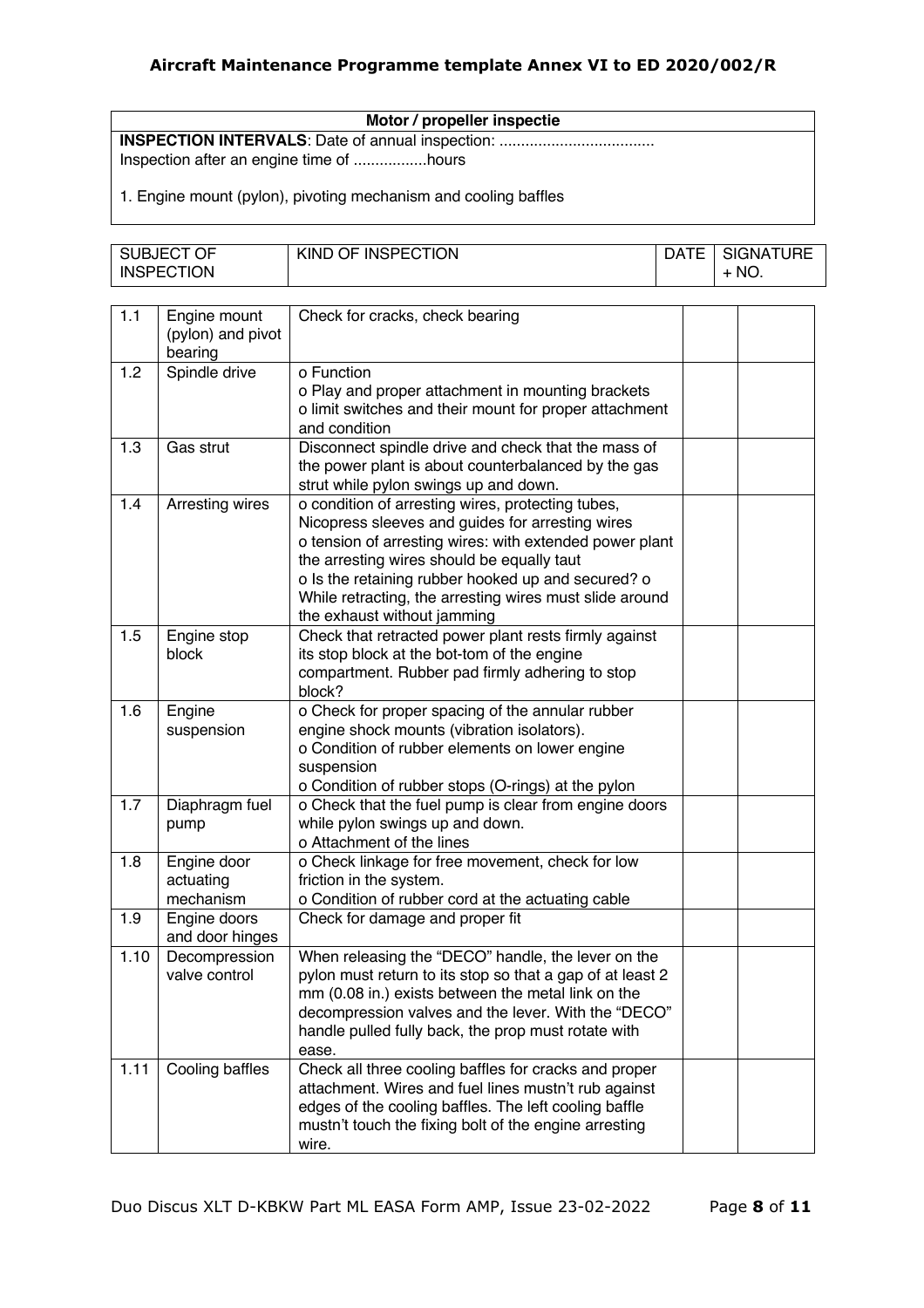|      | 1.12   Propeller blades | It must be impossible, that propeller blades jam      |  |
|------|-------------------------|-------------------------------------------------------|--|
|      |                         | against the rear edge of the front engine doors while |  |
|      |                         | extending the power plant.                            |  |
| 1.13 | General                 | Check that all power plant accessories, wires, lines  |  |
|      |                         | etc. are properly connected and secured. Check that   |  |
|      |                         | cables, wires and lines do not get caught while power |  |
|      |                         | plant extends/retracts.                               |  |

### 2. Fuel system

| SUBJECT OF |                   | KIND OF INSPECTION                                 | <b>DATE</b> | <b>SIGNATURE</b> |  |  |
|------------|-------------------|----------------------------------------------------|-------------|------------------|--|--|
|            | <b>INSPECTION</b> |                                                    |             | $+ NO.$          |  |  |
| 2.1        | Fuel tank         | o Check tank for external damage and leaks         |             |                  |  |  |
|            |                   | o Check for proper ground connection.              |             |                  |  |  |
| 2.2        | Tank mounts       | Check for damage                                   |             |                  |  |  |
| 2.3        | Fuel line /       | o Check lines for proper connection, chafing marks |             |                  |  |  |
|            | vent line         | and leaks.                                         |             |                  |  |  |
|            |                   | o Check that tank vent line is clear.              |             |                  |  |  |
|            |                   | o Expasion tank: check for leaks and proper fixing |             |                  |  |  |
| 2.4        | Fuel shut-off     | Check valve for proper function.                   |             |                  |  |  |
|            | valve             |                                                    |             |                  |  |  |
| 2.5        | Fuel filter       | Replace CARCOMA fuel filter element.               |             |                  |  |  |

|     | 3. Electrical system power plant, engine test run |                                                  |             |                  |  |
|-----|---------------------------------------------------|--------------------------------------------------|-------------|------------------|--|
|     |                                                   |                                                  |             |                  |  |
|     | SUBJECT OF                                        | KIND OF INSPECTION                               | <b>DATE</b> | <b>SIGNATURE</b> |  |
|     | <b>INSPECTION</b>                                 |                                                  |             | $+ NO.$          |  |
| 3.1 | Wiring of engine                                  | o Check for chafing marks and proper attachment  |             |                  |  |
|     | accesoiries                                       | of plugs and switches.                           |             |                  |  |
|     |                                                   | o Check for loose bolts and safe connections.    |             |                  |  |
| 3.2 | Engine control                                    | o Check unit for proper function - see Flight    |             |                  |  |
|     | unit                                              | Manual, page 7.3.2 through 7.3.4.                |             |                  |  |
|     |                                                   | o Check limit switches for proper function.      |             |                  |  |
| 3.3 | Ignition switch                                   | o Trigger guard in place?                        |             |                  |  |
|     |                                                   | o With ignition "ON" there must be no green or   |             |                  |  |
|     |                                                   | yellow RPM signal (engine stopped)               |             |                  |  |
| 3.4 | Engine test run                                   | o Check for proper starting behavior.            |             |                  |  |
|     | (flight test)                                     | o Check for oscillations and vibrations.         |             |                  |  |
|     |                                                   | o Check RPM indicator: 115 km/h                  |             |                  |  |
|     |                                                   | Up to $VH =$ approx. 71 kt GREEN                 |             |                  |  |
|     |                                                   | 62 mph SIGNAL                                    |             |                  |  |
|     |                                                   | o Check ignition switch for proper function.     |             |                  |  |
|     |                                                   | o Check fuel shut-off valve for proper function. |             |                  |  |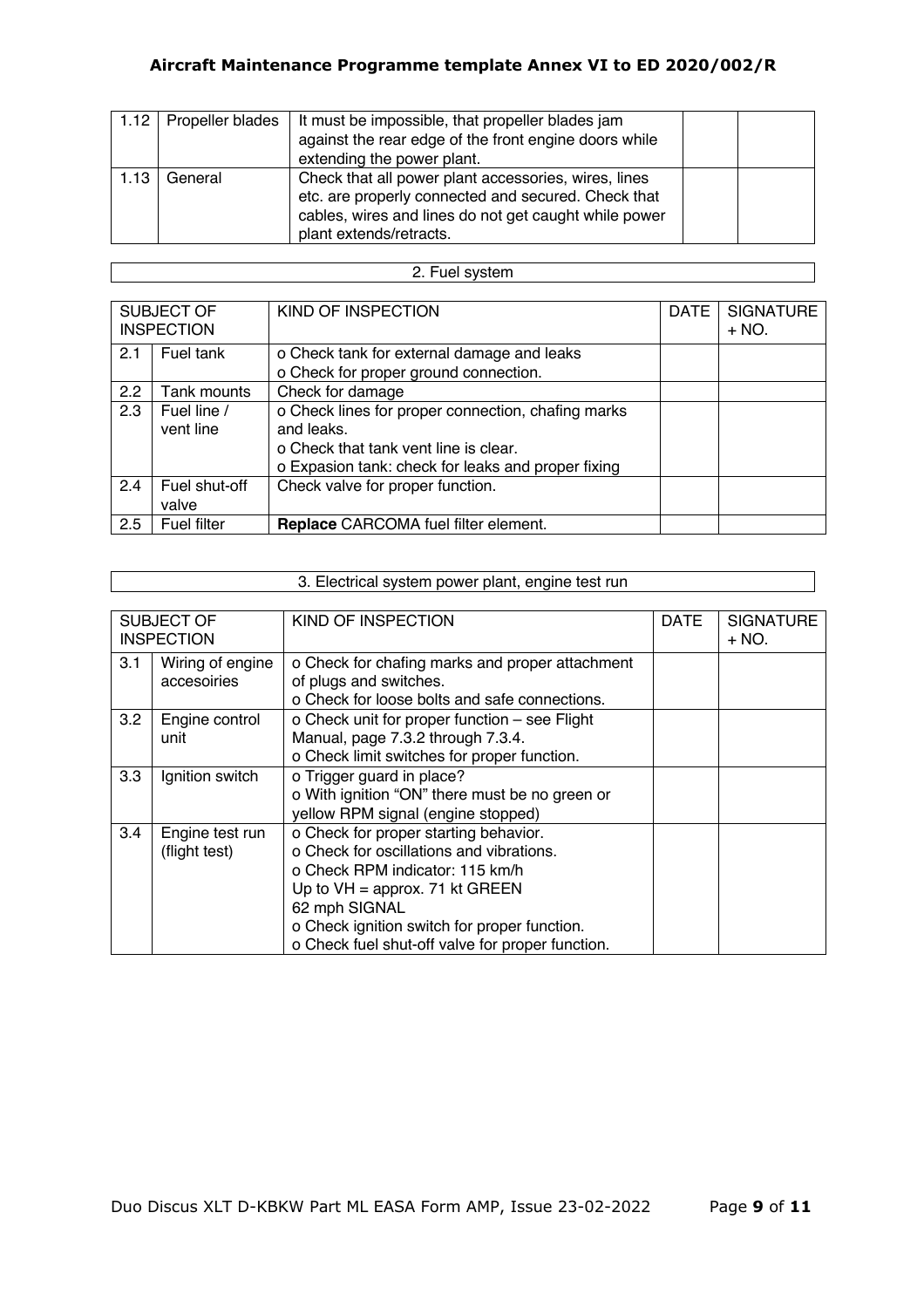Onderhoudsprogramma Duo Discus XLT, W.Nr. 212, D-KBKW Revisie -, März 2017 Inspectie Motor 25 uurs/jaarlijks

Service Center **Terlet** Gliders . Motorgliders . Ultralights<br>Composite aircraft MTOW 5700 kg

3. Powerplant unit (ref MM cpt 4.2.2, solo MM cpt 5)

screws with Loctite 243.

Every 12 months or 25 operating hours, whatever comes first, check the following points in addition to the daily checks:

Performed

| Clean engine                                                                                                                                                                                                                                                                          |
|---------------------------------------------------------------------------------------------------------------------------------------------------------------------------------------------------------------------------------------------------------------------------------------|
| Remove Decompression valves and clean                                                                                                                                                                                                                                                 |
| Check entire engine for loose parts and bolts                                                                                                                                                                                                                                         |
| Check all fuel lines                                                                                                                                                                                                                                                                  |
| Check wires and electrical connections                                                                                                                                                                                                                                                |
| <b>Check Exhaust</b>                                                                                                                                                                                                                                                                  |
| Remove and check ignitors                                                                                                                                                                                                                                                             |
| Disassemble, wash and check the decompression – valves                                                                                                                                                                                                                                |
| Check belt tension. Apply a test load of 120N right angled in the middle of the belt drive.<br>Measure the displacement of the belt. It should be 4mm. If necessary open the clamping<br>screws of the propeller axle and tighten the belt by rotating the propeller axle. Secure the |

Inspectie uitgevoerd door: Naam

Datum

Handtekening

AML nr: